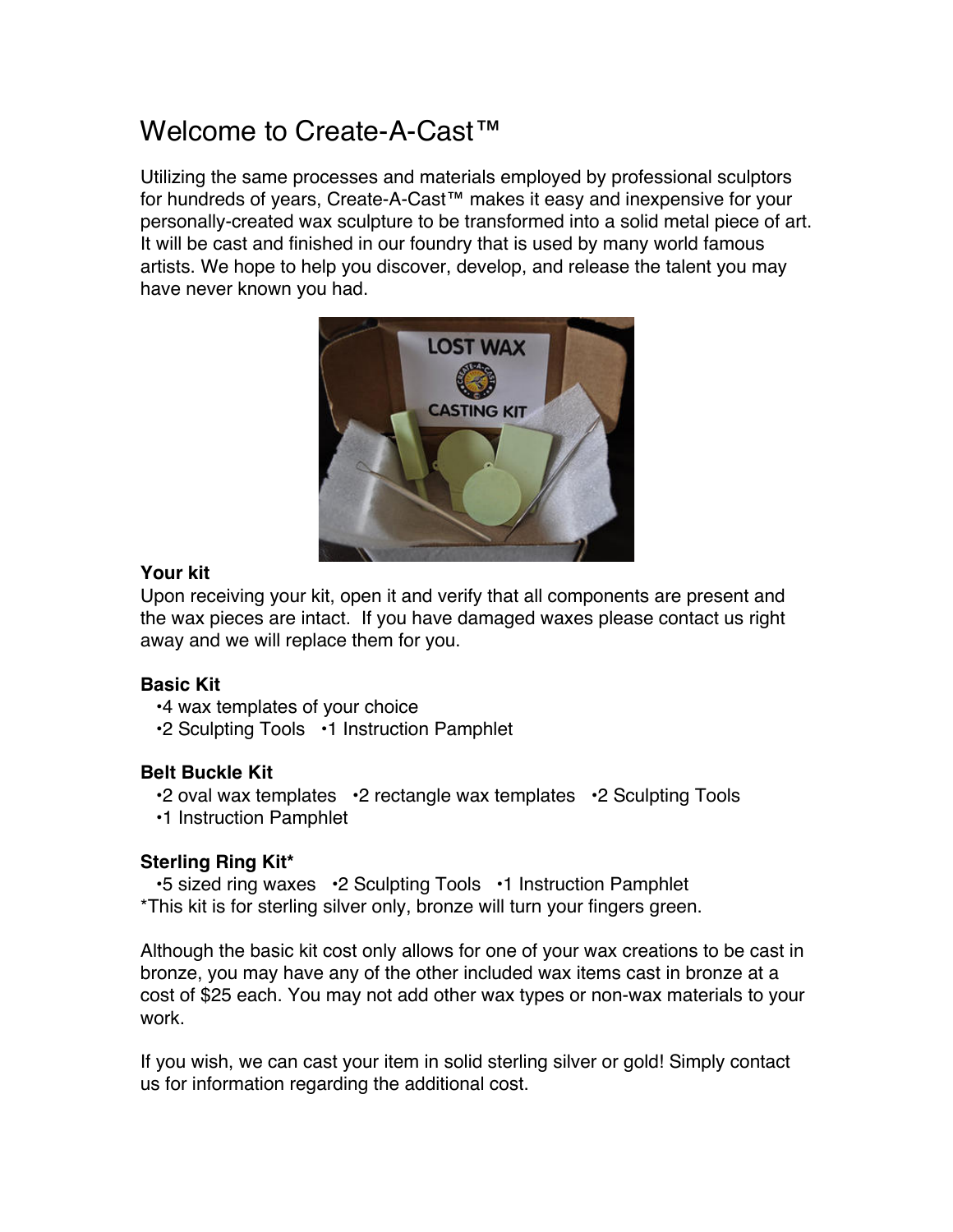## **REMEMBER: Keep your box for returning your wax piece(s) to us for casting.**

#### **Your work space**

Set up for working on your wax in a nice clean area. If you don't have a work bench or studio table, any table makes an adequate workspace.

Please avoid:• Eating the wax. Working on carpet or any surface from which wax would be difficult to remove. Sculpting directly on your work/table surface. Paper plates and thin cutting boards work great for a work surface.

#### **Sculpting/Carving**

Here are some images of works in progress. Notice the idea sketch and how wax is added and removed to achieve depth and shape in the design.

Once work is completed and your creation is exactly the way you want it, make sure you don't have any extra wax shavings or clumps hanging on to the finished piece. Your metal casting will be identical to the wax sculpture you return to us. If you add wax to your piece, you must be sure that there is no air trapped between the layers of wax.

REMEMBER: You can sign the back of your artwork when you're finished.

#### **The Importance of the Sprue**

The sprue is the round or flat piece attached to every wax blank in your kit. Though it may seem unsightly to your piece of art, its presence is totally necessary as it creates the tunnel through which the molten metal travels into the mold of your piece. (For more information see the Lost Wax Casting section of this website.) The resulting attached metal will be cut off once the casting is complete. The spot where it was attached will be smoothed out and blended into the surrounding area of your piece.

Our casting machine requires us to limit the size of your work to 3" high/tall, 2.5" wide and 1" thick. If you return a wax piece that exceeds these limitations, we will have to return it to you asking for your modification to bring it within the size specifications.

#### **Finishing up**

When you have your sculpted piece exactly the way you want it, carefully package it in the box with the completed Customer Information Form and send it to WH Casting. Pieces cannot be cast without your customer information form. We suggest 1" of padding all the way around your sculpted wax, then place it in a box or container within the shipping box. Make sure it's packed well so there is no room for it to jiggle around.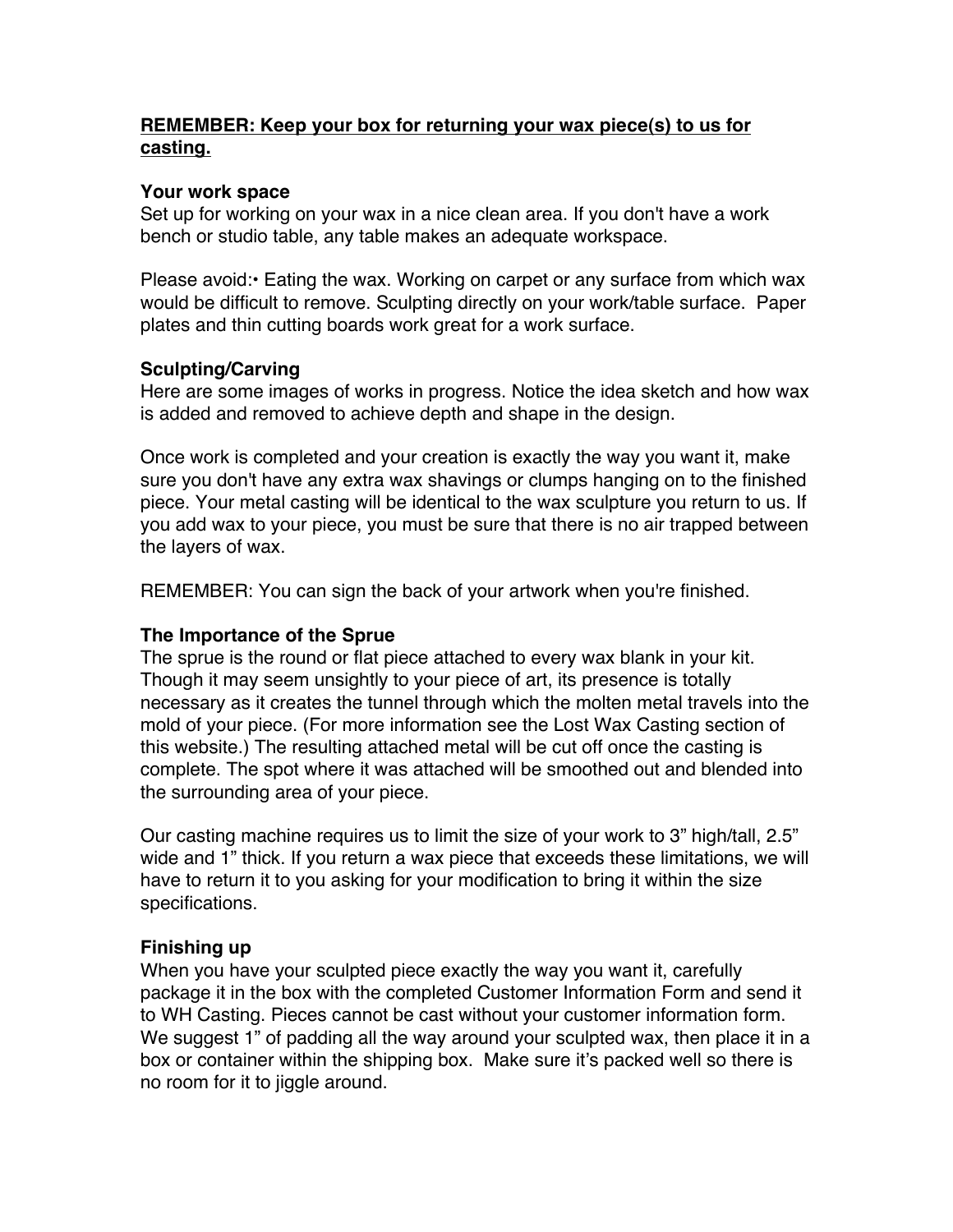## **Casting**

Once WH Casting receives the wax version of your creation, we will produce your one-of-a-kind bronze sculpture according to the instructions you include on the returned Customer Information Form and will send it back to you.

# **Tips & Tricks**

HOUSEHOLD HELPERS:

*Make sure your wax is not too hard. Warm in your hands, with warm water or a blow dryer. Don't get it too hot, or it'll be too melty to work with.*

•#2 pencil top - Press over and over for a scale effect.

•Bottle cap - Roll the edge of it for a wavy pattern, or press it in for a flower shape.

•Toys - Make your own dinosaur tracks fossil, etc.

•Playdoh accessories or rubber stamps

•Cookie Cutters - Create fun shapes. Line your shape up next to the sprue to insure you don't cut it off by mistake. If you do, we will have to put it back on, and if can mess up the way you want your finished piece to look.

•Coloring books or magazines - Place the image over your wax medallion. Then use the pointed end of your tool or a pencil/pen to trace over the black part of the image.

•Rubber Cuticle Pushers - Use to smooth out your wax when you're on the final stages of your creation.

Other good helpers for working with your wax are abrasive pads like Scotch Bright™. After you've etched some lines into your wax, it may not be as smooth as you like. Scotch Bright™ pads are a great tool for smoothing out the wax. Be careful though...if you use them too aggressively, they also make great erasers.

Patterns look great cast in bronze. Try finding things around the house that you can press into your wax to create special effect patterns. Be extremely careful when pressing textures and patterns onto the bracelets. You could accidentally break the wax bracelet.

BE CREATIVE! There are hundreds of other items around the house that can assist you.

PLEASE USE ITEMS ONLY TO CREATE TEXTURES THEN REMOVE THEM FROM YOUR WAX. We can only cast wax. Any returned wax with foreign objects in them will not be cast.